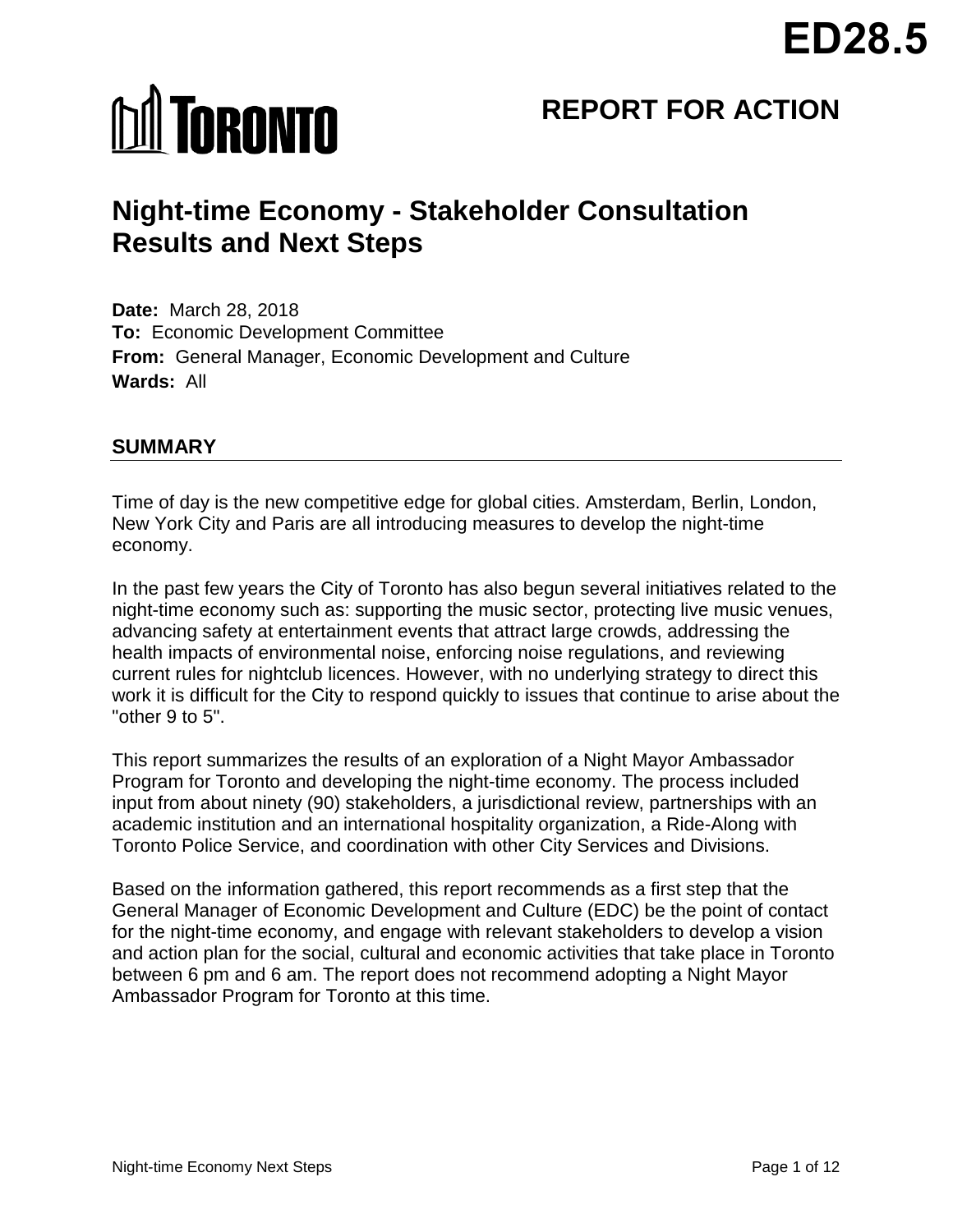# **RECOMMENDATIONS**

The General Manager, Economic Development and Culture recommends that:

1. The Economic Development Committee direct the General Manager of Economic Development and Culture, or a designate, to be the City of Toronto's point of contact for the development of the night-time economy in Toronto.

2. The Economic Development Committee direct the General Manager, Economic Development and Culture, in consultation with internal and external stakeholders, to develop a vision and action plan to advance the night-time economy in Toronto, and report back to City Council on the results in 2019.

3. The Economic Development Committee direct the General Manager, Economic Development and Culture to undertake a study to measure the economic contribution of the night-time economy, and to include the initial results in the report back to City Council in 2019.

4. The Economic Development Committee direct the General Manager, Economic Development and Culture, in consultation with Toronto Police Service and involved City Divisions such as Solid Waste Management and Municipal Licensing and Standards, to clarify the current municipal approval protocol to temporarily extend the service of alcohol from 2:00 am to 4:00 am, and to include the results in the report to City Council in 2019.

# **FINANCIAL IMPACT**

There are no financial implications associated with the adoption of this report.

The recommendations can be implemented within Economic Development and Culture's Approved 2018 Operating Budget. Economic Development and Culture Division will report back with an action plan for approval in 2019. Any additional resources required to implement the action plan will be identified and included for consideration in subsequent years.

The Acting Chief Financial Officer has reviewed this report and agrees with the financial impact information.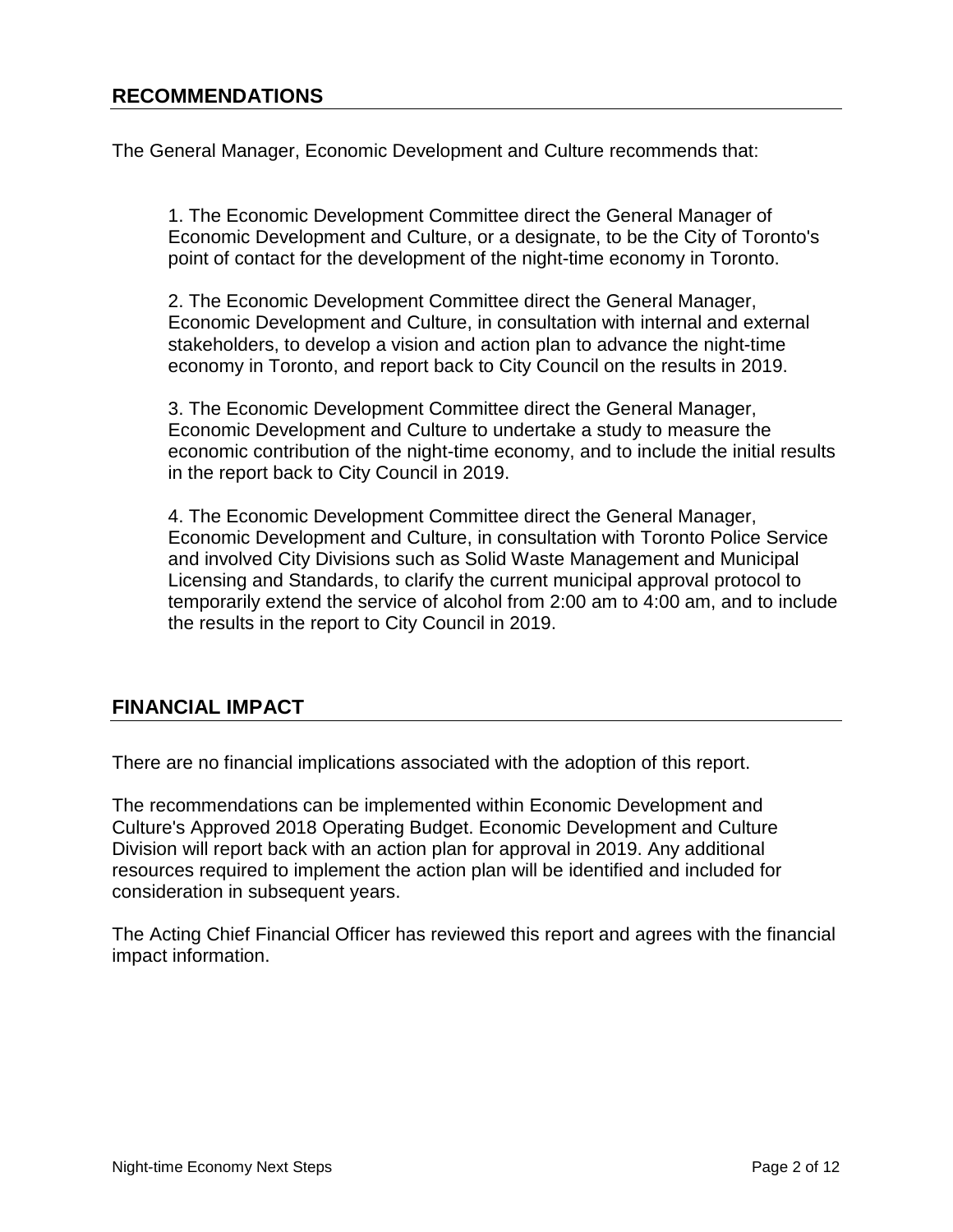At its meeting on May 17, 2016, Economic Development Committee directed the City Manager and the General Manager, Economic Development and Culture, together with appropriate parties, to explore the creation of a Night Mayor Ambassador Program. <http://app.toronto.ca/tmmis/viewAgendaItemHistory.do?item=2016.ED12.12>

At its meeting on November 3, 2016, the Toronto Music Industry Advisory Council requested the General Manager, Economic Development and Culture, in consultation with the Toronto Music Industry Advisory Council, to make a case for the night-time economy including the following considerations: a) extension of licensing hours; b) licensing type; c) late night transportation; d) community safety; and e) special events. <https://www.toronto.ca/legdocs/mmis/2016/ed/bgrd/backgroundfile-98157.pdf>

At its meeting on November 28, 2016, Economic Development Committee combined the two directions above (from May 17 and Nov. 3), with a further request to consult with Municipal Licensing and Standards, the Medical Officer of Health and other stakeholders, including the Liquor Licensing Task Force and the Noise Bylaw Working Group.

<http://app.toronto.ca/tmmis/viewAgendaItemHistory.do?item=2016.ED16.10>

At its meeting on September 21, 2016, Licensing and Standards Committee referred a report on Chapter 591, Noise By-law Review back for additional consultation. <http://app.toronto.ca/tmmis/viewAgendaItemHistory.do?item=2016.LS13.1>

At its meeting on April 7, 2017, Economic Development Committee referred the presentation on nightlife safety for consideration. <http://app.toronto.ca/tmmis/viewAgendaItemHistory.do?item=2017.ED20.2>

At its meeting on June 12, 2017, the Board of Heath requested the Medical Officer of Health to develop a noise management action plan, in consultation with appropriate stakeholders, aimed at reducing exposure to ambient environmental noise over time. <http://app.toronto.ca/tmmis/viewAgendaItemHistory.do?item=2017.HL20.5>

At its meeting on September 7, 2017, Planning and Growth Committee requested the Chief Planner and Executive Director, City Planning to circulate development applications for Official Plan and Zoning By-law amendments within 120 metres of an existing Entertainment Place of Assembly to the Economic Development and Culture Division to obtain comments from the General Manager, Economic Development. <http://app.toronto.ca/tmmis/viewAgendaItemHistory.do?item=2017.PG22.13>

At its meeting on October 27, 2017, Audit Committee directed the Executive Director, Municipal Licensing and Standards, in consultation with the City Solicitor to review the existing definition of "entertainment establishments/nightclubs" in Toronto Municipal Code Chapter 545, and consult with the music industry on it, to strengthen inspection and enforcement efforts related to licensed eating establishments operating as unlicensed nightclubs (or resto-bars).

<http://app.toronto.ca/tmmis/viewAgendaItemHistory.do?item=2017.AU10.4>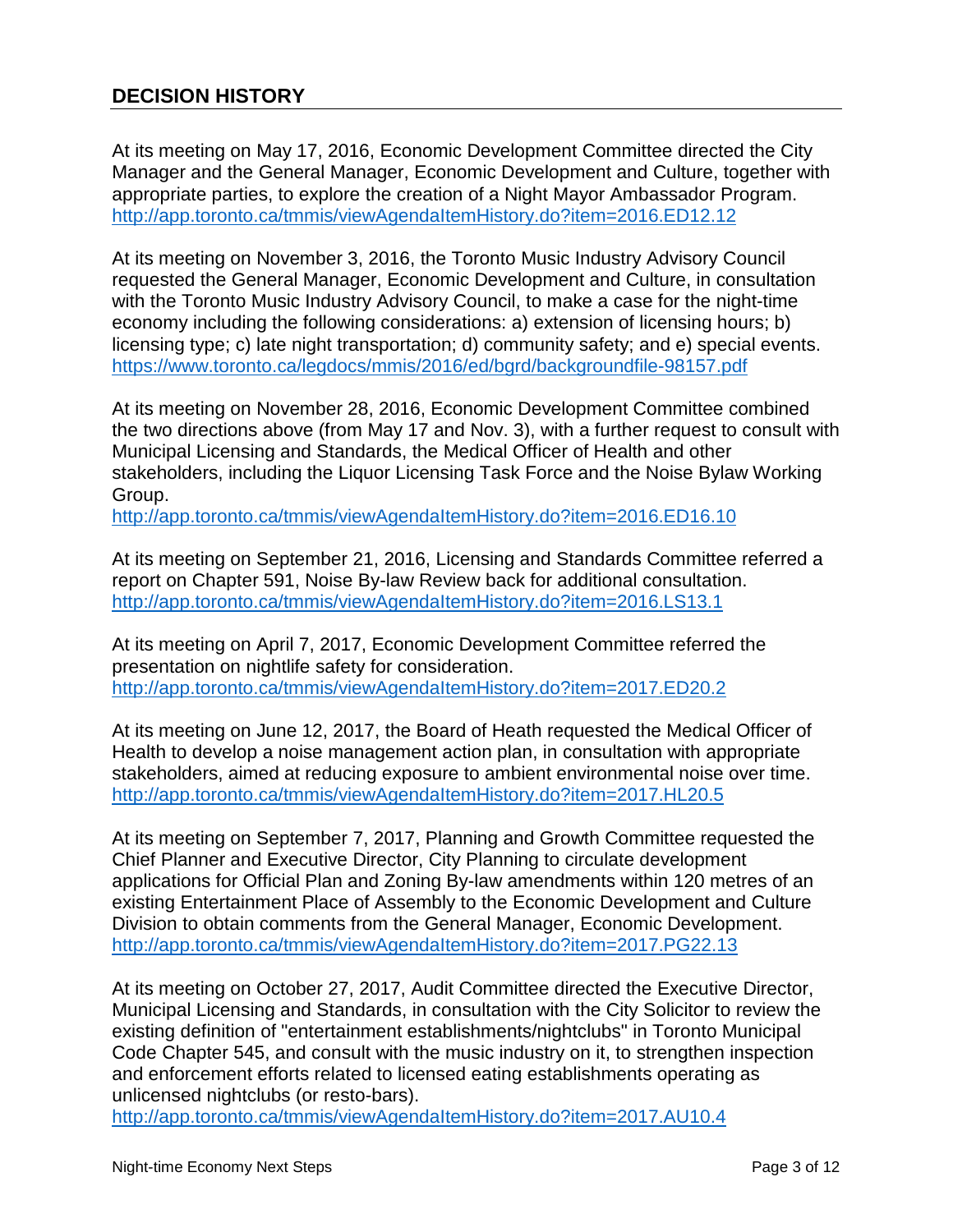At its meeting on December 4, 2017, Toronto Music Industry Advisory Council received a presentation by City Planning staff about City Planning's ongoing work affecting the sustainability of live music venues.

http://app.toronto.ca/tmmis/viewAgendaItemHistory.do?item=2017.MA10.3

At its meeting on January 17, 2018, Community Development and Recreation Committee directed the General Manager, Economic Development and Culture to host a free, public "Safety Summit" to provide an opportunity for in-depth consultation with the music community on possible City actions to address safety at entertainment venues and events.

<http://app.toronto.ca/tmmis/viewAgendaItemHistory.do?item=2018.CD25.3>

At its meeting on January 18, 2018, Economic Development Committee requested the General Manager, Economic Development and Culture facilitate the collection of accurate data to be used by the Responsible Hospitality Institute's (RHI) international study of Toronto's night-time economy and nightlife district management. <http://app.toronto.ca/tmmis/viewAgendaItemHistory.do?item=2018.ED26.9>

# **COMMENTS**

# **Night-time Economy Development**

The Night-time Economy describes the social, cultural and economic activities that take place between 6 pm and 6 am. At its broadest, it can include any type of work from manufacturing, food processing plants, late-night office work, cleaning services, goods transportation, goods delivery, and emergency health and safety services like hospitals. Because many people work at night, the night-time economy is often referred to as the "other 9 to 5", as in 9 pm to 5 am.

One part of the night-time economy is a city's nightlife. Nightlife describes a wide range of consumption experiences achieved through leisure, live entertainment and cultural activities that take place between 6 pm and 6 am. Nightlife can happen in a variety of spaces such as restaurants, pubs, nightclubs, casinos, sports stadiums, arenas, concert halls, music venues, multiplex cinemas, virtual reality (VR) arcades (a full-motion virtual reality arcade for entertainment and gaming uses), rides, theatres, festivals and galleries. Nightlife contributes to the economy through generating jobs and attracting tourists. It also offers social and cultural benefits such as connecting people through live experiences, fostering a sense of community and belonging, creating vibrant scenes, and incubating talent. Nightlife is also about having fun. An important part of nightlife is the existence of an audience or patrons; nightlife cannot exist without a consumer.

A vibrant music scene is critical to a successful nightlife. However, while linked, nightlife and music are not identical concepts. Nightlife includes a broader group of activities such as restaurants and sports, while the music sector includes matters that are not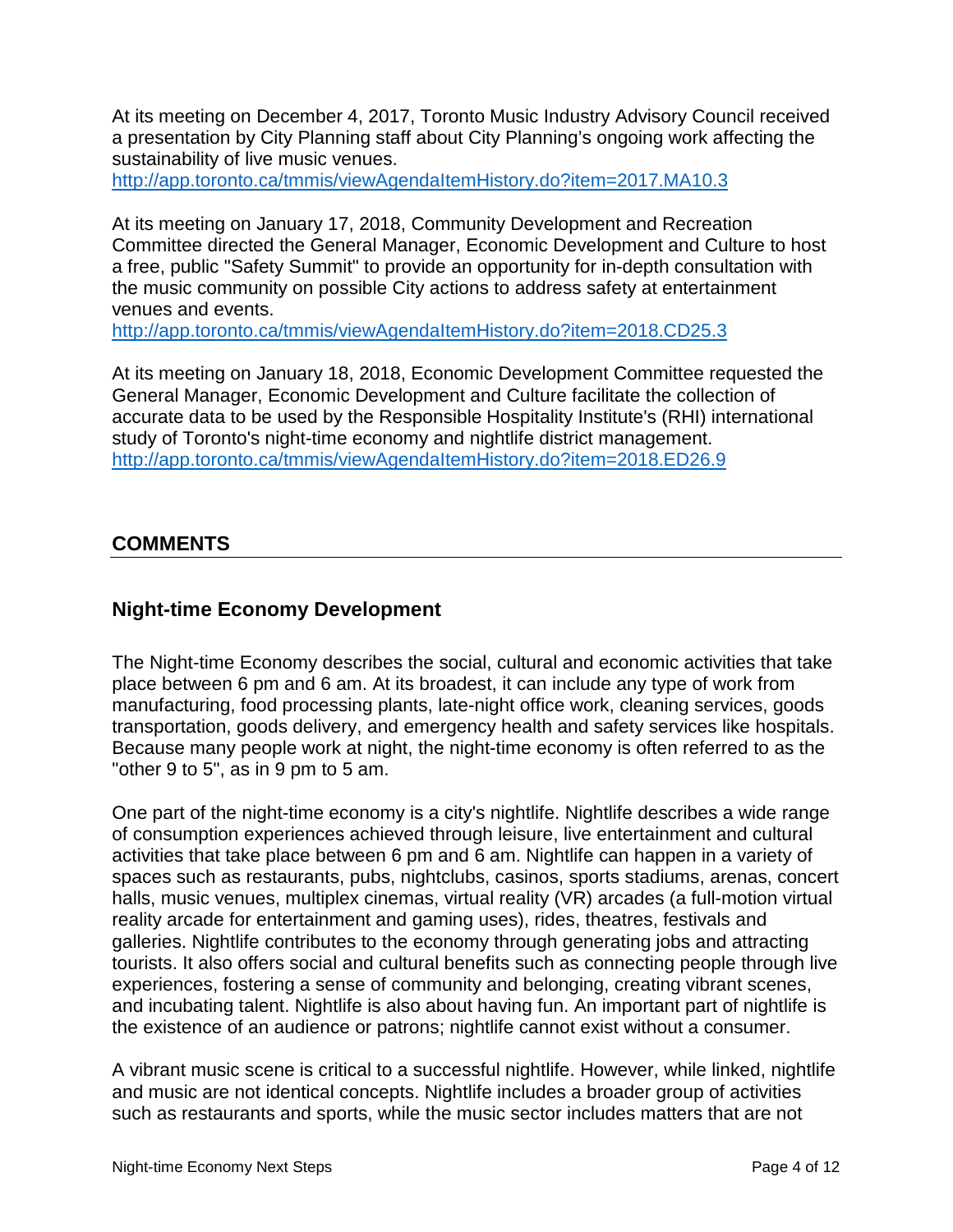necessarily part of nightlife such as music education, affordable living space for musicians, rehearsals, music recording and live music presentations during the day.

This report on the night-time economy and nightlife focuses on the lawful entertainmentrelated activities that take place in the city between 6 pm and 6 am.

### **Process**

As directed by Economic Development Committee, the City of Toronto's Economic Development and Culture (EDC) Division explored the possibility of a Night Mayor Ambassador Program for Toronto, and developing the city's night-time economy.

The process included extensive information gathering from a variety of sources such as: published academic journal articles, a jurisdictional review of nightlife management in cities around the world, input from about ninety (90) stakeholders and experts, and ongoing coordination with other municipal divisions such as City Planning, Municipal Licensing and Standards, Public Health, Toronto Police Service, Toronto Paramedic Services, Toronto Fire Services, Office of Emergency Management Services, Strategic and Corporate Policy and the City Solicitor.

Over the course of this study, EDC Division developed two partnership agreements to further investigate the night-time economy. In August 2017, EDC Division formed an agreement with the University of Waterloo, Masters in Economic Development and Innovation program. This provided access to the University's library database of published academic journal articles. The second partnership was formed to study nightlife district management in Toronto. In January 2018, EDC Division was directed to work with Toronto Association for Businesses Improvement Areas (TABIA) and Toronto Police Service on an international study of Toronto's nightlife management led by the Responsible Hospitality Institute (RHI), a not-for-profit based in the United States of America.

Between December 2017 and January 2018, EDC Division launched a robust stakeholder consultation process about the possibility of a Night Mayor Ambassador Program for Toronto, to develop the city's night-time economy. Input was gathered through individual interviews, small group meetings, telephone interviews and written comments in response to about ten questions. The conversations were semi-structured, and through the process additional comments were shared.

In total EDC Division received a wide range of opinions on the night-time economy directly from 86 people representing the following internal and external stakeholder groups:

• 57 people from Toronto music, theatre, restaurant, entertainment, nightclub and tourism businesses and associations, BIAs (Business Improvement Areas), university and college institutions, students, and neighbourhood and residents associations;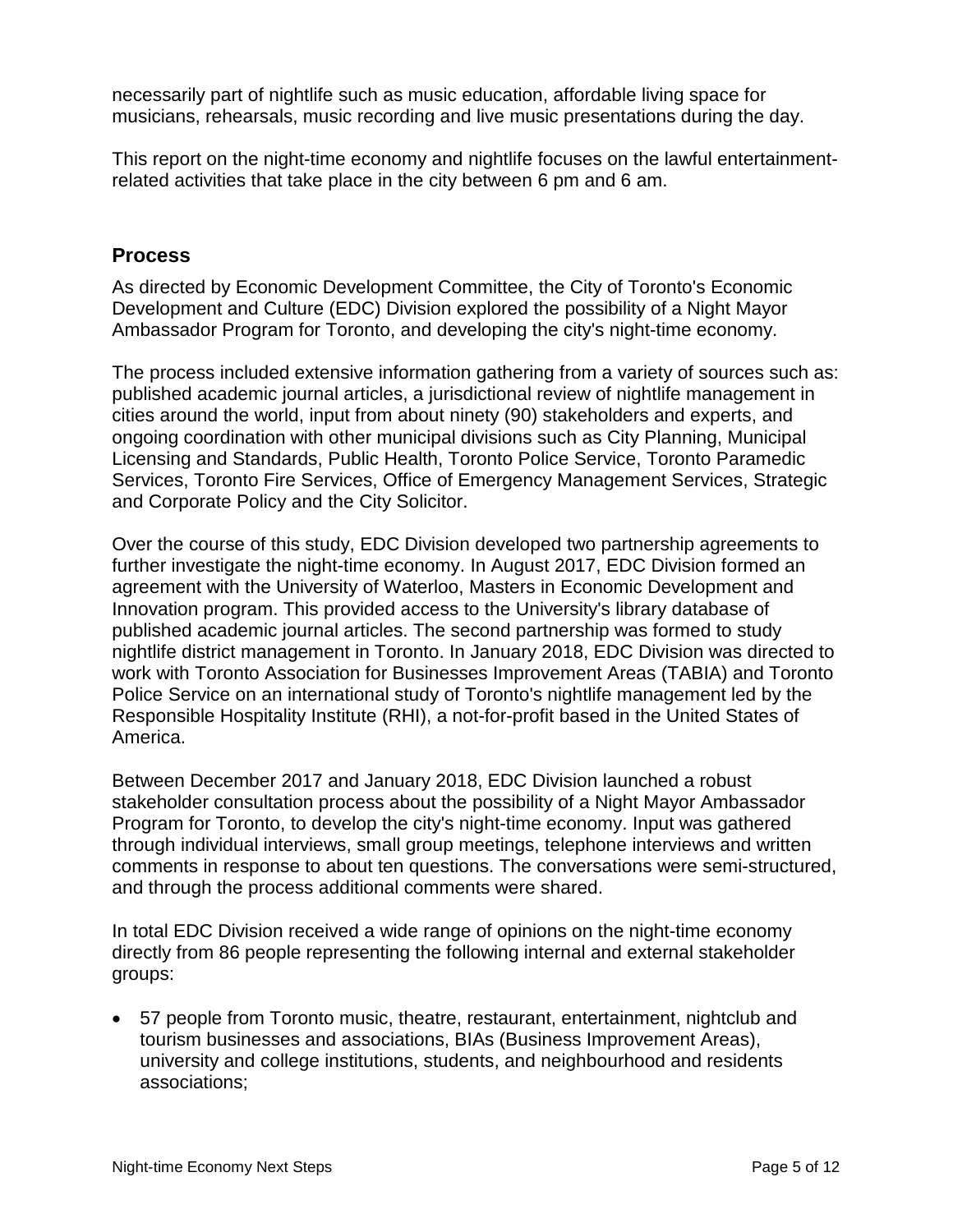- 17 Toronto Public Service staff from Toronto Police Service, Toronto Fire Services, Toronto Paramedic Services, Municipal Licensing and Standards, Office of Emergency Management, Toronto Public Health, City Planning and Economic Development and Culture; and
- 12 people from other jurisdictions such as Amsterdam, Calgary, Edmonton, London (UK), Montreal, New York City, Paris, Seattle, and Sydney.

To further understand the City's operational side at night, the stakeholder engagement process included a Ride-Along with Toronto Police Service on January 19, 2018, from 11 pm to 4 am. The purpose of the Ride-Along was to understand, from a safety perspective, the various conditions and situations the Toronto Police Service responds to on a typical winter weekend in the city's Entertainment District and the surrounding areas. It was also an opportunity to see a variety of venue types, and to meet people working in nightclubs during their operating hours.

To engage young adults, the consultation process included views of individual students attending university and college. It also incorporated thoughts gathered from key speakers at *Night of Ideas*, which took place on January 25, 2018, and was hosted by the University of Toronto, Hart House, Art Museum, in partnership with the Cultural Service of the French Embassy in Canada. The Art Museum is one of the first Canadian institutions to take part in this French-initiated global, all-night event that happened simultaneously in more than 50 cities.

On February 18-20, 2018, EDC Division sent a delegate to New Orleans to attend RHI's international Summit called Sociable Cities. The Summit was an opportunity to meet with people from around the world engaged in nightlife management and development. Summit speakers included Mirik Milan, the original Night Mayor of Amsterdam, Philip Kolvin, former Chair of the London Entertainment Commission, and Jocelyn Kane, former Executive Director of the [San Francisco Entertainment Commission.](http://www.sfgov.org/entertainment#http://www.sfgov.org/entertainment#)

The following section presents a summary of data gathered from the literature review, jurisdictional review, stakeholder consultations, and provides updates on municipal and provincial regulations. A more detailed report on the information gathered is presented in Attachment 1.

# **Literature Review Summary**

The major findings from the literature review are that the night-time economy is not new and not unique to Toronto. The presence of the night-time economy in cities is often overlooked because night-time activities are not visible during the day and not widely recognized as a valued contributor to the economy. The academic research also points to potential benefits of creating night-time strategies. For example, the night-time economy can be a new way of addressing creative city development, developing a stronger 24 hour economy through supporting local businesses, linking daytime and night-times through "cross-over" activities and spaces, increasing safety, and detecting upcoming daytime trends. See Attachment 1, *Appendix 1: Night-time Economy Literature Review* for further details.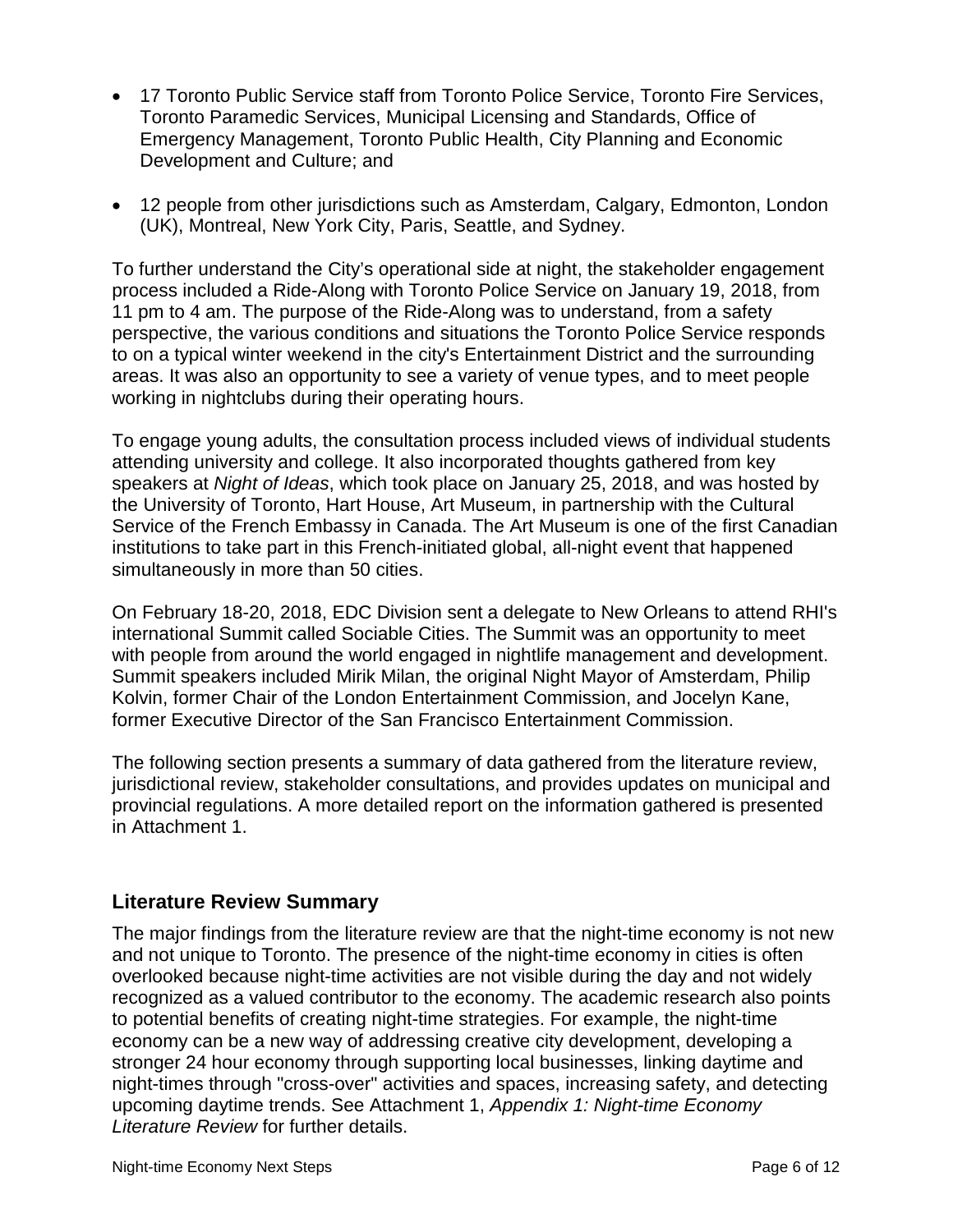# **Jurisdictional Review Summary**

The jurisdictional review analyzed night-time economy strategies in cities around the world, with a special focus on Amsterdam, Berlin, Brisbane, London (UK), New York City, Paris, San Francisco, Seattle and Sydney. The review found that global cities are starting to invest in planning the night-time economy with the same attention that is given to the daytime economy. There is no single model for night-time economy management in cities. Most cities with a successful nightlife have at least one of the following: an identified city lead (internal or external), staff in a local government film, music, media and entertainment office that work with other city divisions, a mechanism to coordinate nightlife industry and stakeholder input on an ongoing basis, and a nightlife action plan or master plan. See Attachment 1*, Appendix 2: Night-time Economy Jurisdictional Review* for further details.

# **Stakeholder Consultations Summary**

Through stakeholder input, an assessment of Toronto's night-time economy found the following strengths, weaknesses, opportunities and threats. Through the direction of Economic Development Committee, the stakeholder consultations focused on the city's entertainment, nightlife and live music scenes from 6 pm to 6 am. See Attachment 1, *Appendix 3: Night-time Economy Stakeholder Consultation*s for further details.

# *Strengths*

The night-time economy is one of Toronto's defining characteristics as a big and growing city. Toronto offers international tourists and its diverse residents exciting culinary scenes, a vibrant nightlife, many live music and entertainment options and special events throughout the year. People felt that Toronto is a safe city and is perceived to be a safe place to visit.

#### *Weaknesses*

There were repeated calls across all stakeholder groups for an increase in transit service, especially as it relates to the evening rush-hour service and late-night service. Many people suggested that the City introduce 24 hour transit, beginning with Friday and Saturday nights, similar to London's Night Tube in the United Kingdom. A resounding comment from many people, across stakeholder groups was a call for the introduction of public toilets and better street lighting at night.

#### *Opportunities*

There is an opportunity for the City of Toronto to become more involved in creating and supporting large-scale civic spectacles at night. This would attract tourists and promote the city's vibrant nightlife around the world. The stakeholders said that developing the city's night-time economy can strengthen the connection between the city's nightlife and cultural sectors. It can also support initiatives to provide better transit and make better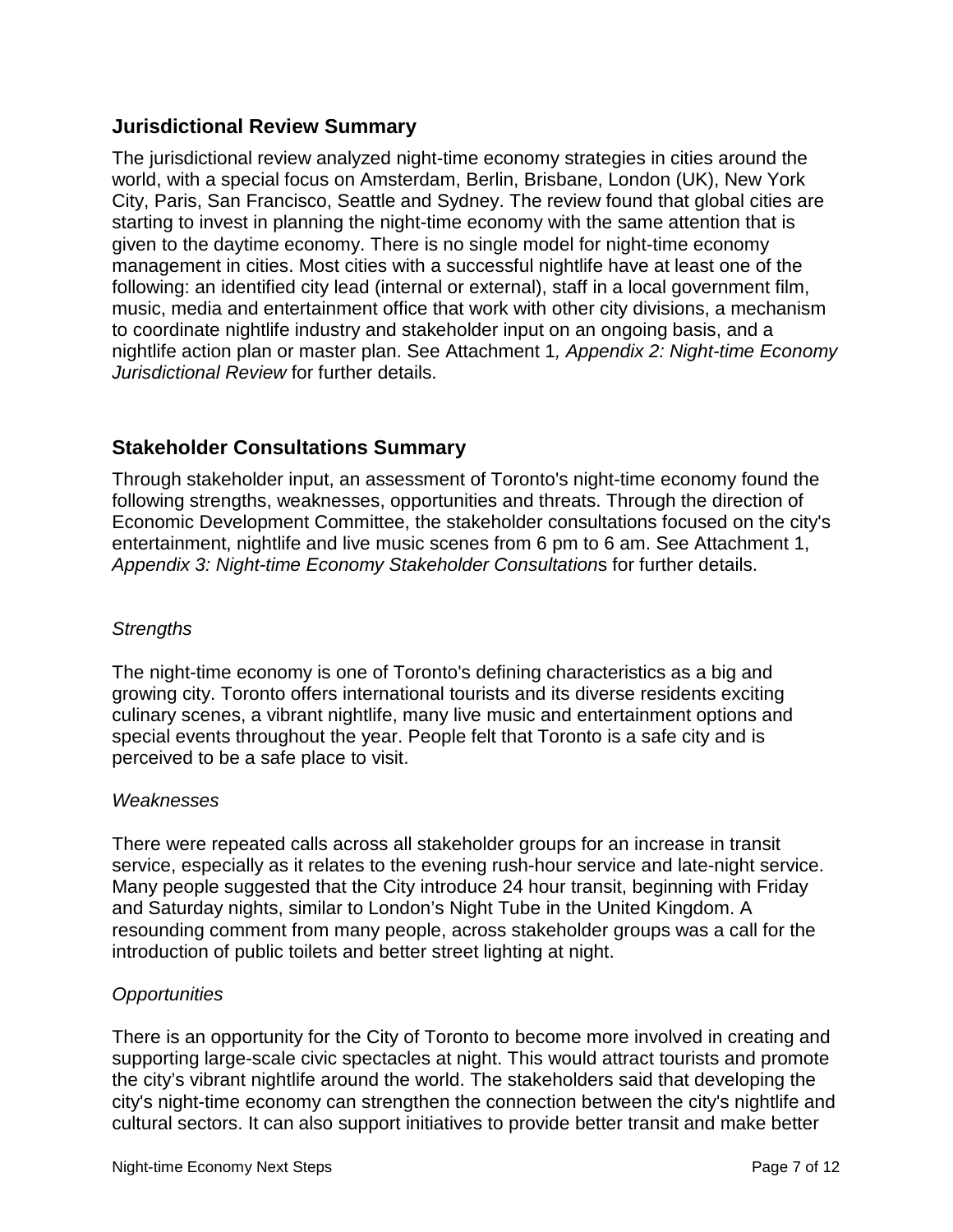use of the city's infrastructure 'around the clock'. People would also like to see more to do in Toronto at night. There is a call for the City to respond to the various lifestyle choices of city residents, and develop nightlife activity outside the downtown core.

#### *Threats*

There are ongoing concerns between night-time businesses and residents related to business licensing type and late-night disturbances. Resident stakeholders fear that the development of the night-time economy will result in the proliferation of nightclubs in the city. From a business perspective rising operating costs, such as higher rents and minimum wage increases, are challenging all businesses in the city, including those operating at night. There are concerns that if nothing changes, Toronto's future nightlife will be:

- Unaffordable that only the wealthy few can enjoy
- Illegally happening in unregulated spaces
- Taking place in large-scale venues that can draw huge crowds to cover expensive operating costs
- Not happening at all as small to medium sized local enterprises will not exist

#### *Night Mayor Ambassador Program*

Stakeholder opinions on a Night Mayor Ambassador Program for Toronto ranged from supportive to resistant.

Everyone consulted in Toronto did not like the term 'Night Mayor'. It was repeatedly observed that it sounded like 'nightmare'. Many people also said that they did not like the term 'mayor' associated with an unelected position. There was a concern that adding a 'Night Mayor' in Toronto would add another layer of bureaucracy.

Several stakeholders from different groups mentioned that a successful nightlife should not depend on one person. Some stakeholders were hesitant about the idea of creating a 'Night Mayor' as a quick fix to problems. Many people were unclear as to what a 'Night Mayor' would do for the city.

The stakeholders who were supportive of a 'Night Mayor' for the city were interested in the City of Toronto having a neutral point of contact for businesses and residents, and the City taking a bigger role in developing the night-time economy overall.

#### *Developing the Night-time Economy*

There was interest across all stakeholders for the City of Toronto to become more involved in the night-time economy. Stakeholders recommended that the City develop a plan, and then determine what people, resources or structures are needed to implement the plan. Examples of how stakeholders believed the City could be more involved in the night-time economy included: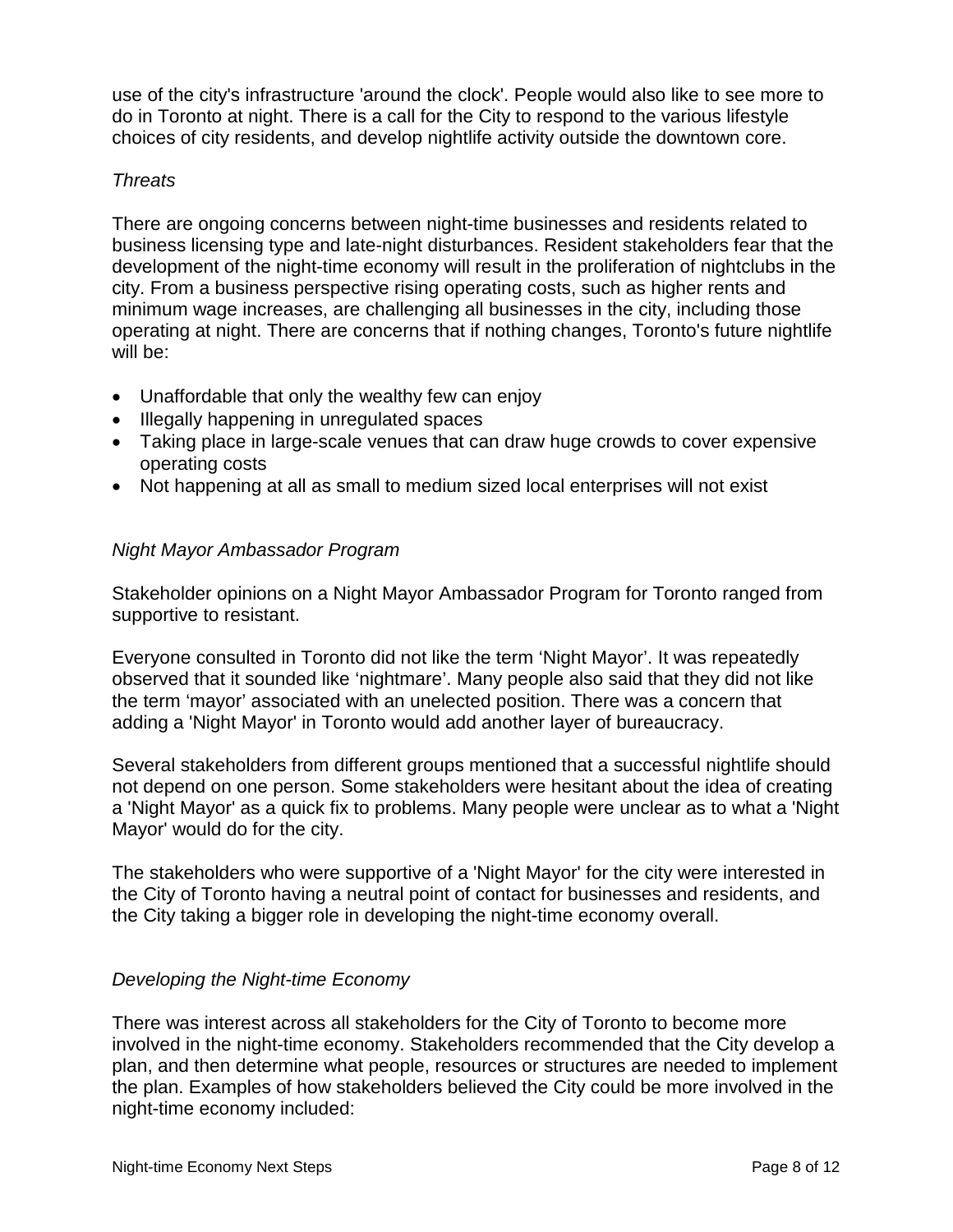- Developing a strategic plan for the night
- Gathering data on the city's night-time economy
- City staff working nights (and days) to provide municipal services
- Promoting the city's nightlife to residents and tourists
- Supporting nightlife business needs
- Developing new special events that take place at night
- Coordinating governance of the nightlife industry with all stakeholders
- Working with residents
- Enhancing public awareness about safety at night
- Addressing behaviour around drinking alcohol
- Participating in an international network of nightlife ambassadors from cities around the world

#### *Community Safety*

There are many City of Toronto services that already support a safe night-time economy in the city. For example Toronto Police Service, Toronto Fire Services and Toronto Paramedic Services are fully operational 24 hours a day. Toronto Police Service has an additional deployment in and around the Entertainment District. See Attachment 1, *Appendix 4: Map of the Toronto Entertainment District Business Improvement Area*.

The City of Toronto is working on a number of new and ongoing initiatives related to the night-time economy. The City will be hosting an upcoming free public Safety Summit about entertainment events that draw large crowds.

City Planning, Municipal Licensing and Standards and Public Heath are working on several projects including planning measures to support live music venues, a study on the public health effects of noise, and a review of the City's Noise and Licensing type for entertainment establishments/nightclubs.

#### *Licensing Type*

In 2017, there were 36 businesses with a nightclub licence issued or renewed by City of Toronto, Municipal Licensing and Standards. Due to various reasons, the number of nightclubs in Toronto has decreased by 35% since 2010. (Note: nightclub licenses represent a small percentage of the city's total live music venues, refer to Appendix 1 for more information.)

The City of Toronto Zoning By-law 569-2013 only permits nightclubs within a defined part of the downtown core in and around the Entertainment District BIA, with conditions. See Attachment 1, *Appendix 5: Map of Nightclub Permission Areas* for more details of this geography. Nightclubs that operate outside of these boundaries are exceptions, and are permitted through site specific permissions or legacy zoning under former zoning by-laws. Other land use terms in the zoning by-law related to nightclubs are entertainment place of assembly and eating establishment.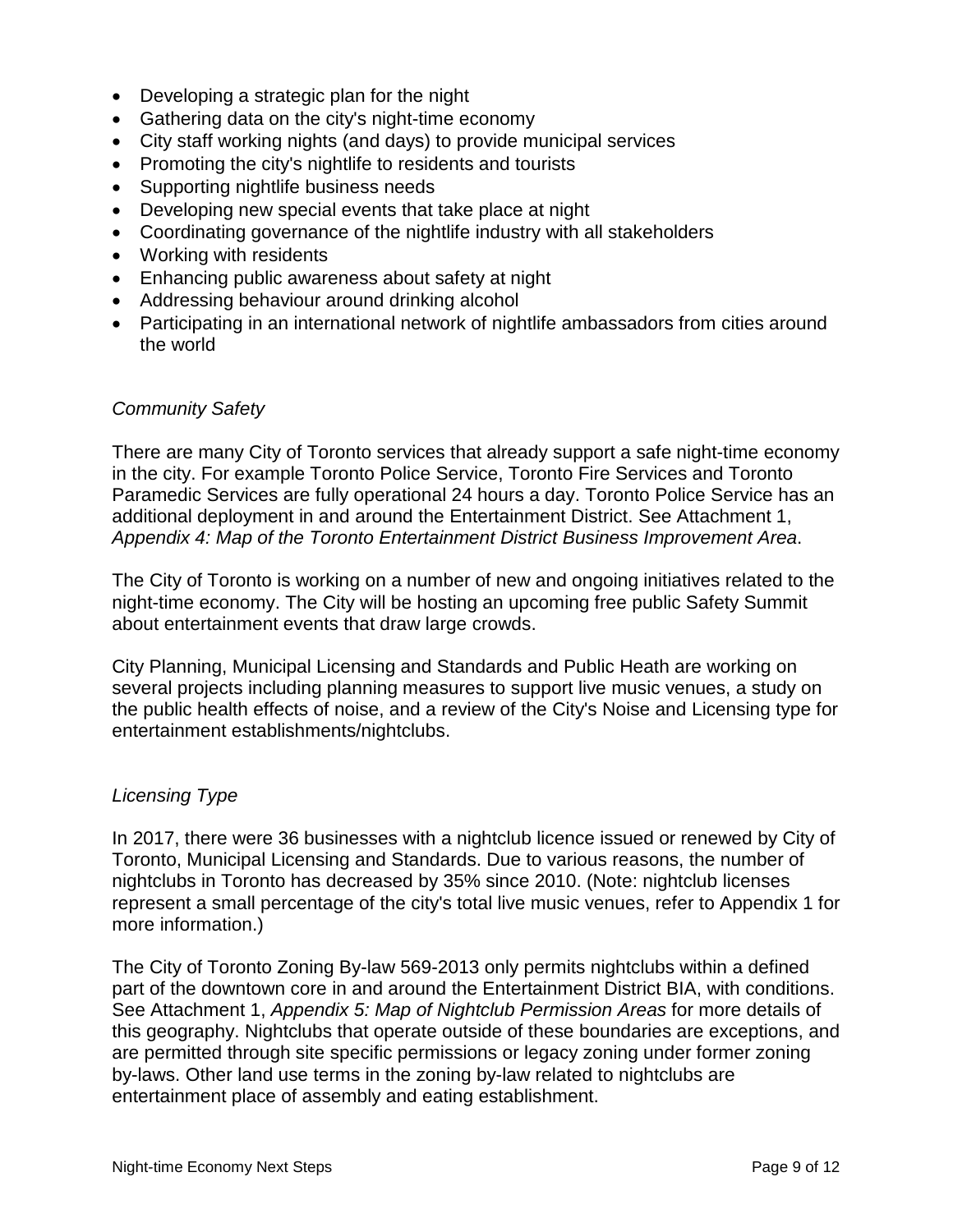In 2017, there were 243 live music venues in the City of Toronto, Toronto Music Directory. See Attachment 1, *Appendix 6: Map of Live Music Venues* for more details. The City of Toronto does not license live music. In 2017, most live music venues operated under a restaurant businesses licence (51%) and only small number operated as nightclubs (10 venues or 4% of the 243). When it comes to zoning, a music venue may be permitted under the terms nightclub, entertainment place of assembly, or eating establishment, depending on the nature of the business operations. Overall, stakeholders said that a vibrant live music scene is crucial to the success of the city's nightlife. Many people, including resident stakeholders, wanted to see the protection and creation of more live music venues in the city.

#### *Extension of Licensing Hours*

The issuance of liquor licences is the sole authority of the Province of Ontario through the Liquor Licence Act. The City of Toronto has no jurisdiction over this. In Toronto, Ontario, liquor licensees are permitted to serve alcohol from 11 am to 2 am.

An immediate concern raised by Toronto Police Service regarding the temporary extended hour of liquor service until 4 am is that Toronto Police Service is not part of the decision making process. When these extensions of hours of service occur it promotes the night-time economy, however, it also puts a strain on Toronto Police Service staffing levels whether it be on-duty or call-backs. In order to promote a safe and vibrant nightlife scene it has to be staffed properly and adequately by not only the police, but also by City departments such as Fire Services, Municipal Licensing and Standards, and Solid Waste Management.

A permanent 24/7 all year extension of licensing hours is supported by operators and patrons, however, there are concerns from residents, Police and other City services.

Toronto Police Service has dedicated officers deployed to the Entertainment District on both sides of Spadina Avenue. One set of officers patrols the 14 Division King-Spadina entertainment district and another set of officers from 52 Division patrols the central entertainment district. This deployment model will be significantly impacted if a permanent extension of hours of service is approved.

Extending hours may increase the volume of calls that Paramedic Services responds to.

#### *Other Municipal Services*

In 2012, Economic Development and Culture created a new Entertainment Industries section that leads music sector development, film permitting and sector development, the Winterlicious and Summerlicious restaurant dining program and tourism services. The Arts and Culture Section of EDC also programs and produces annual cultural events that take place at night such as Nuit Blanche and Cavalcade of Lights.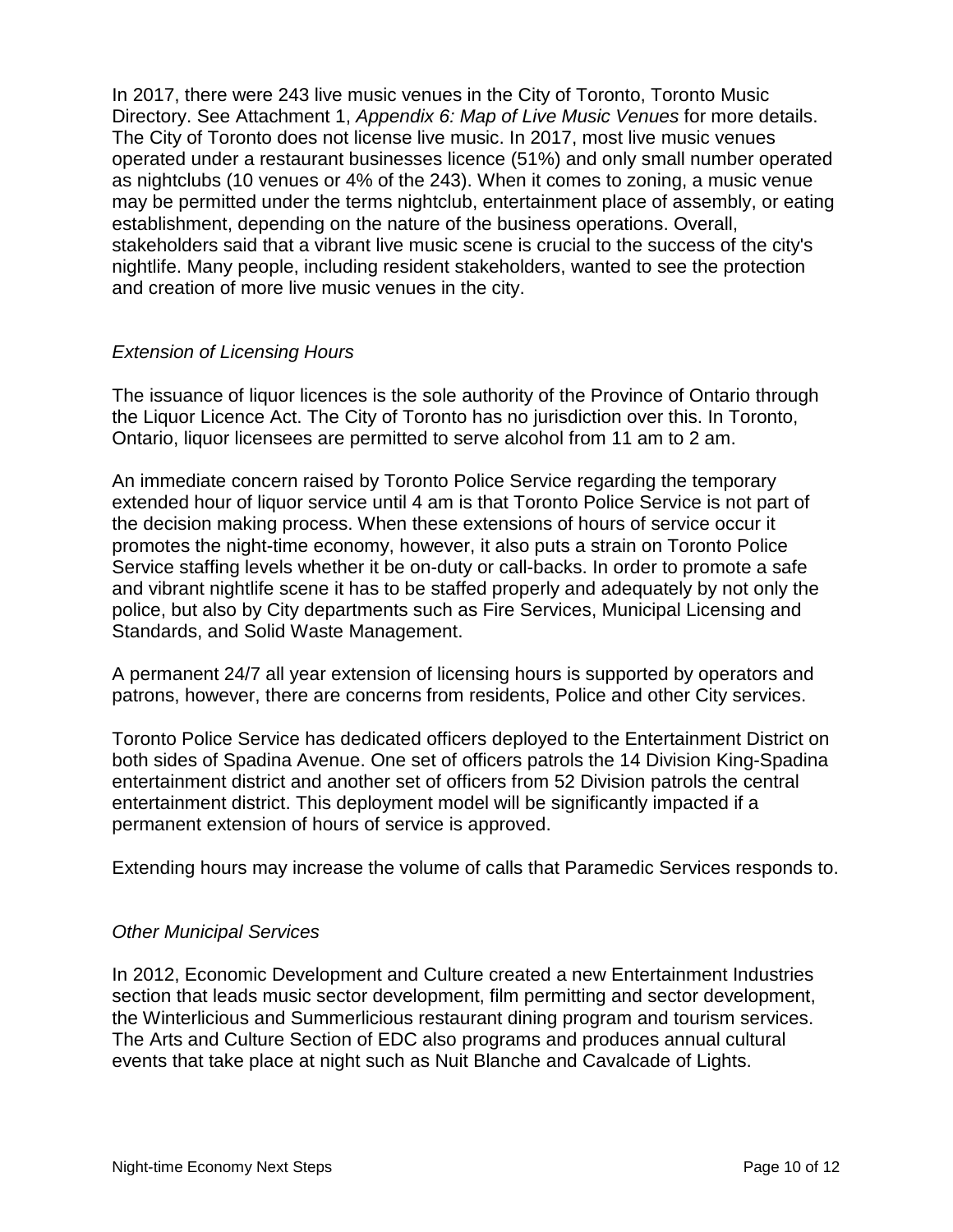# **Analysis**

The key to a better night in the city is shifting mind-sets about the night and becoming proactively involved in planning for the social, cultural and economic activities in the city between 6 pm and 6 am. A city's night-time signals whether or not a place is safe, affordable, equitable and innovative. Night-time businesses need City services just as much as any other business. By investing in the night-time economy, it can actually strengthen the city's daytime economy and overall livability.

Planning an economy at night is a new role for cities. It is so new that there is no common mechanism for tracking the number of businesses that operate at night or how many people work at night. There are several reasons why local development has traditionally overlooked night-time. On a functional level many people who are employed by local government offices and in other traditional office settings, work during the day from 9 am to 5 pm. The daytime economy is already a challenging and complex portfolio for any local government. Night-time may be a used for networking with business clients through events, conferences or meetings, but rarely is it approached with the expertise, resources or consideration that daytime is given.

The impact of the growth of residential living in the downtown core has a push and pull factor for the city's night-time economy. As the size of condominiums in the downtown are mostly small, non-residential leisure spaces are valued neighbourhood amenities. Stakeholders mentioned that the restaurants, bars, outdoor patios, games rooms and live music venues in the downtown core are the local residents' kitchens, living rooms and backyards. On the other hand, the growth of residential development in the downtown core has meant an increase in property prices overall, and is putting pressure on leisure activities in the downtown core to wrap-up or shut down by 11 pm.

Improved planning of the city at night will help residents who live near or beside vibrant night-time scenes. Being able to have a good night's sleep is essential for individual health. Many people who work often spend more time in their homes asleep than awake. It is important that a resident be able to have the time to rest and be quiet, when they choose to. A good night's sleep can be achieved, without threatening night-time businesses, when cities actively plan for night-time uses.

# **Night-time Economy Next Steps**

The following are next steps if the recommendations in this report are accepted. Working with appropriate City divisions and stakeholders, the General Manager of Economic Development and Culture Division, or a designate, will be the City of Toronto's point of contact for the development of the night-time economy.

The Economic Development and Culture Division will lead a process to develop a vision and action plan for the social, cultural and economic activities in Toronto between 6 pm and 6 am, and report back in the next term of Council. As a part of this process the General Manager will form a Program Advisory Committee (PAC) to lead a broader engagement on 'life at night' in Toronto, and provide ideas and recommendations for the development of the action plan. The action plan will prioritize community safety and create a framework for everyone to have a great night in the city.